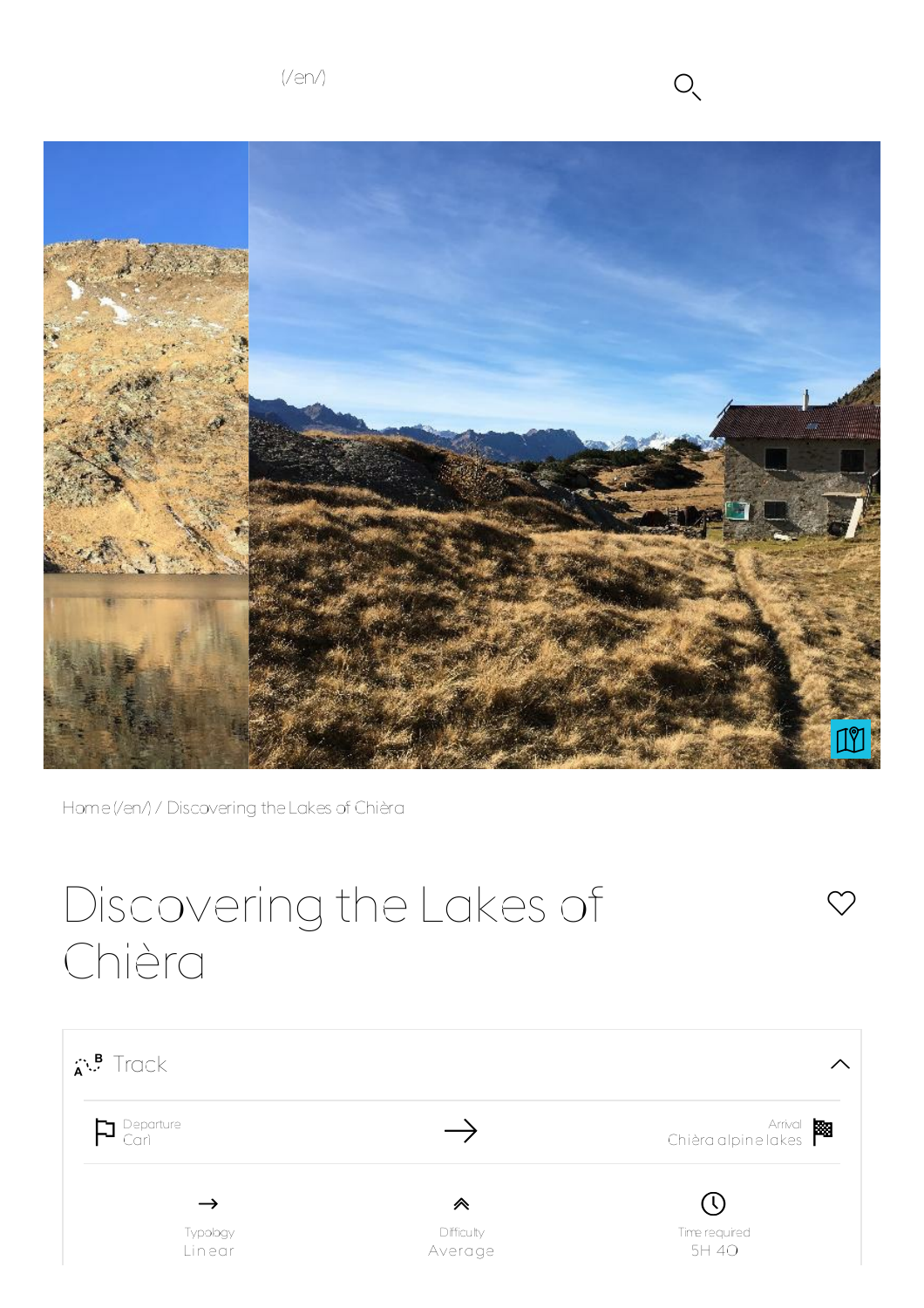

```
\Box
```
**DESCRIPTION** 

An easy hike in the magnificent alpine environment of the Chièra Lakes, located under the Sole Peak and Pettine Peak in the Leventina Valley. The marshland located near the Chièra Alp is considered a unique area of its kind due to the presence of particular flora and fauna and rock smoothed by glaciers. The nearby snowfields feed into it and the water of the Chièra Alto is 7 times more extensive than the lower one. Only a few steps separate the two lakes but it's enough to give each lake its own particular characteristics.

Tips

The careful planning of a tour will ensure that you also derive the maximum pleasure and enjoyment from it.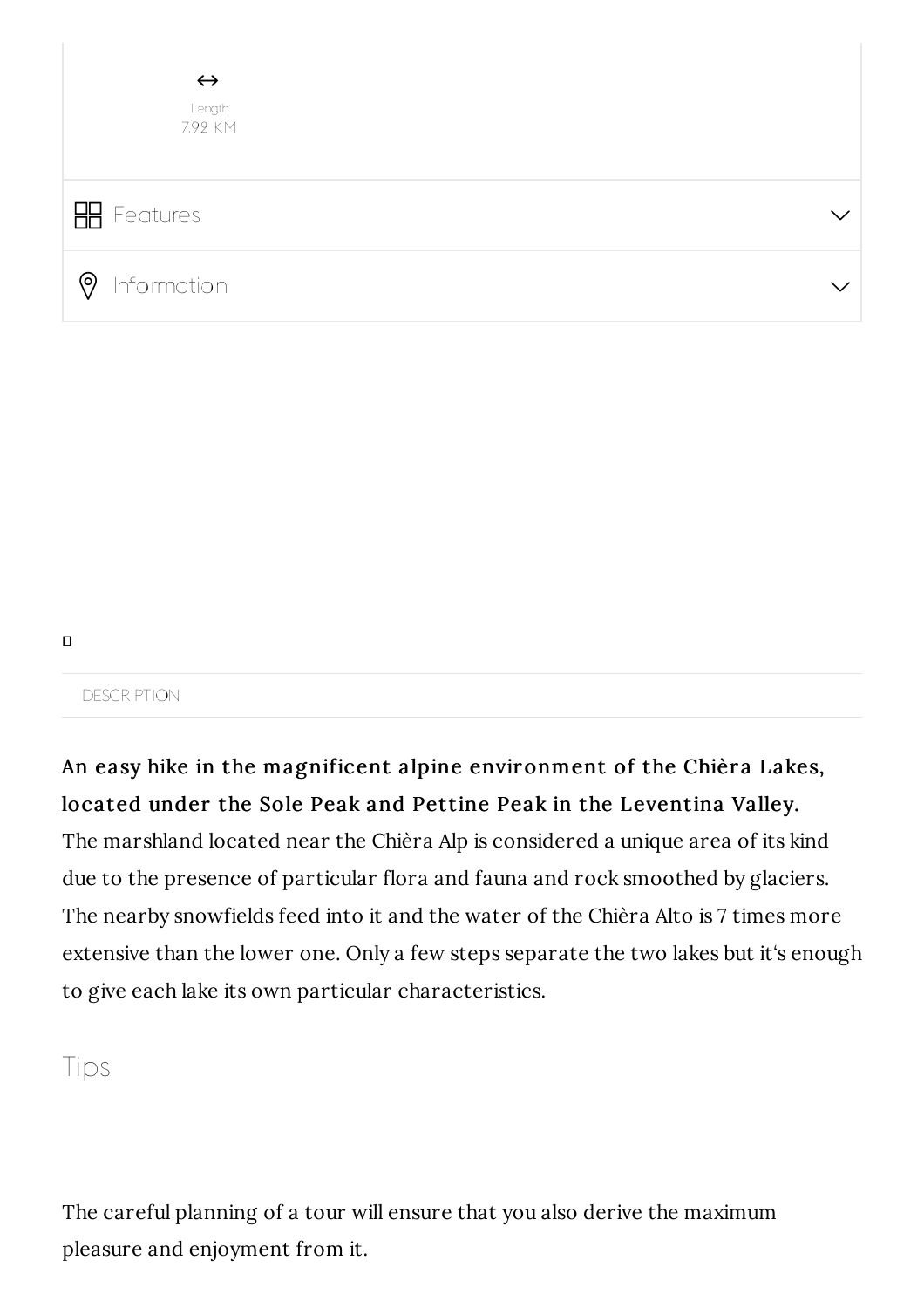## Alternative routes

### Technical data

 $\overline{\phantom{0}}$ 

- GPX data (*/.itinerary/gpx?itemId=145825*)
- Document PDF (https://pdf.ticino.ch/pdf? uri=https://www.ticino.ch/en/itineraries/details/Discovering-the-Lakesof-Chièra/145825.html?pdf=true)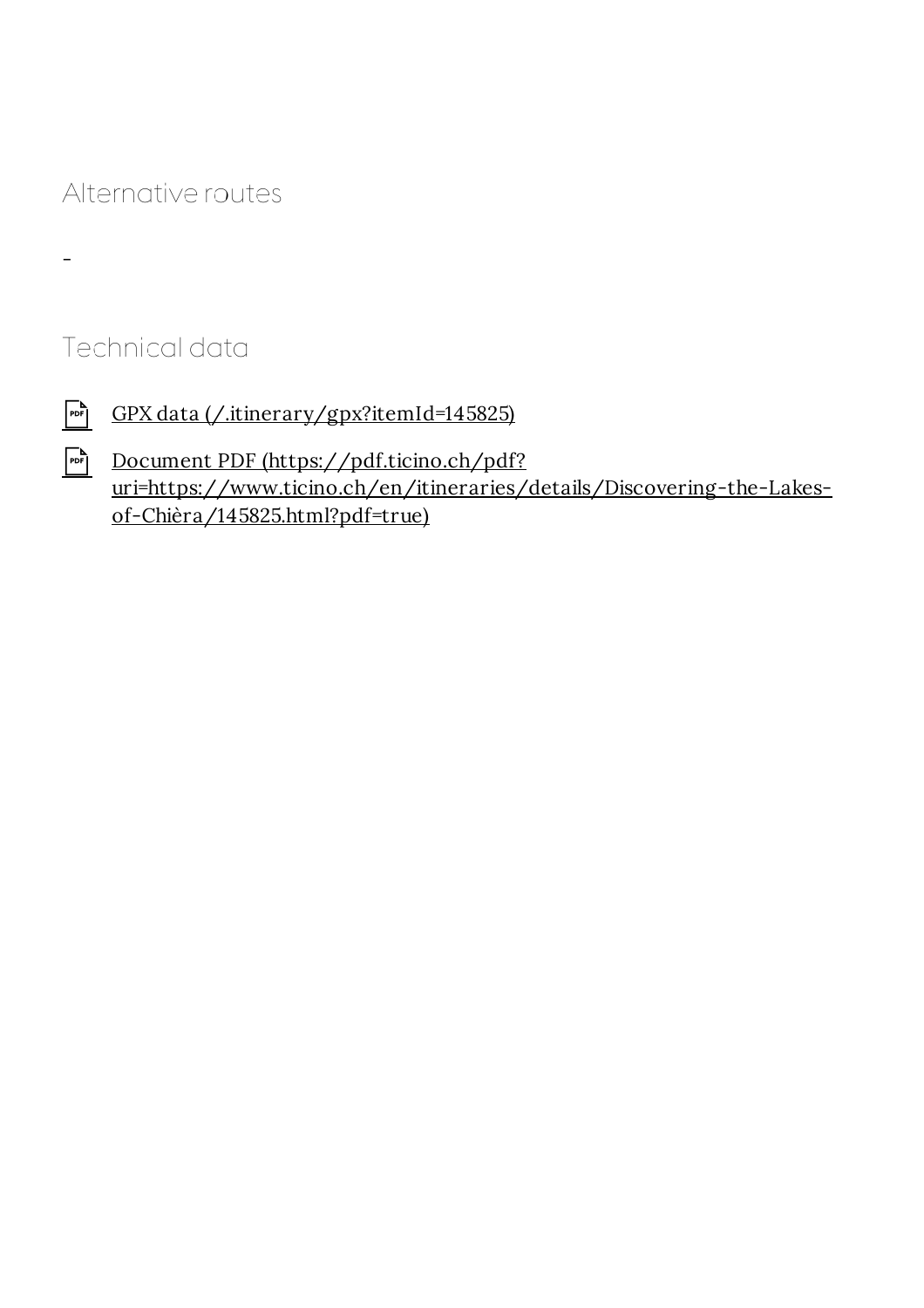| <b>OUR NETWORK</b>                                                                                                      |                                            |                                         |                                                                                                                                                                                    |  |  |  |  |
|-------------------------------------------------------------------------------------------------------------------------|--------------------------------------------|-----------------------------------------|------------------------------------------------------------------------------------------------------------------------------------------------------------------------------------|--|--|--|--|
| Meetings (http://kneetings.ticiho.to): the App formalish                                                                |                                            |                                         |                                                                                                                                                                                    |  |  |  |  |
|                                                                                                                         |                                            |                                         |                                                                                                                                                                                    |  |  |  |  |
| Trade(http://trade.ticino.ch/<br>Media(https://www.ticino.ch/me                                                         |                                            |                                         |                                                                                                                                                                                    |  |  |  |  |
| <sup>GET IT ON</sup><br><b>Google Play</b><br>(https://play.google.com/store/apps/details?                              |                                            |                                         |                                                                                                                                                                                    |  |  |  |  |
| Inspireme                                                                                                               | id=ch.ticinoturismo.hiketicino&hl=en)      | Download on the<br>App Store            | Excursions<br>(/en/inspirations.html) / it u/en/discover/destinations.ht/ail/aiscover/seasons.html)(/en/explore/excursions.h<br>(https://itunes.apple.com/app/hiketicino-official- |  |  |  |  |
| Experiences hiking/id981165907) and Valleys                                                                             |                                            | Spring                                  | Hiking                                                                                                                                                                             |  |  |  |  |
| (/en/inspirations/experience(x/entrial)scover/destinations/b(edim/zdistraphem/s)easons/sprin(dentrex)plore/excursions/h |                                            |                                         |                                                                                                                                                                                    |  |  |  |  |
| Stories                                                                                                                 | Ascona-Locarno                             | Summer                                  | By bike                                                                                                                                                                            |  |  |  |  |
| (/en/inspirations/stories.htm()/en/discover/destinations/ds/en/rdiscover/seasons/sumr(n/en/tetxpl)pre/excursions/b      |                                            |                                         |                                                                                                                                                                                    |  |  |  |  |
| Inspirations                                                                                                            | locarno.html)                              | Autumn                                  | By mountain bike                                                                                                                                                                   |  |  |  |  |
| (/en/travel-                                                                                                            | Lugano Region                              |                                         | (/en/discover/seasons/auturt/rem/dexpl)ore/excursions/n                                                                                                                            |  |  |  |  |
| inspirations.html)                                                                                                      | (/en/discover/destinations/lugano.html)    | Winter                                  | bike.html)                                                                                                                                                                         |  |  |  |  |
| Video (/en/video.html)                                                                                                  | Mendrisiotto                               | (/en/discover/seasons/winteAlptime)huts |                                                                                                                                                                                    |  |  |  |  |
|                                                                                                                         | (/en/discover/destinations/mendrisio.html) |                                         | (/en/plan/accommodatio                                                                                                                                                             |  |  |  |  |
|                                                                                                                         |                                            |                                         | huts.html)                                                                                                                                                                         |  |  |  |  |
|                                                                                                                         |                                            |                                         |                                                                                                                                                                                    |  |  |  |  |
| Events<br>(/en/explore/events.html)                                                                                     |                                            |                                         |                                                                                                                                                                                    |  |  |  |  |

Local festivals (/en/explore/events/festivals.html)

Music (/en/explore/events/music/musiclist.html)

Sports (/en/explore/events/sports.html)

**Exhibitions** (/en/explore/events/culture.html)

Gastronomy (/en/explore/events/gastronomymarkets.html)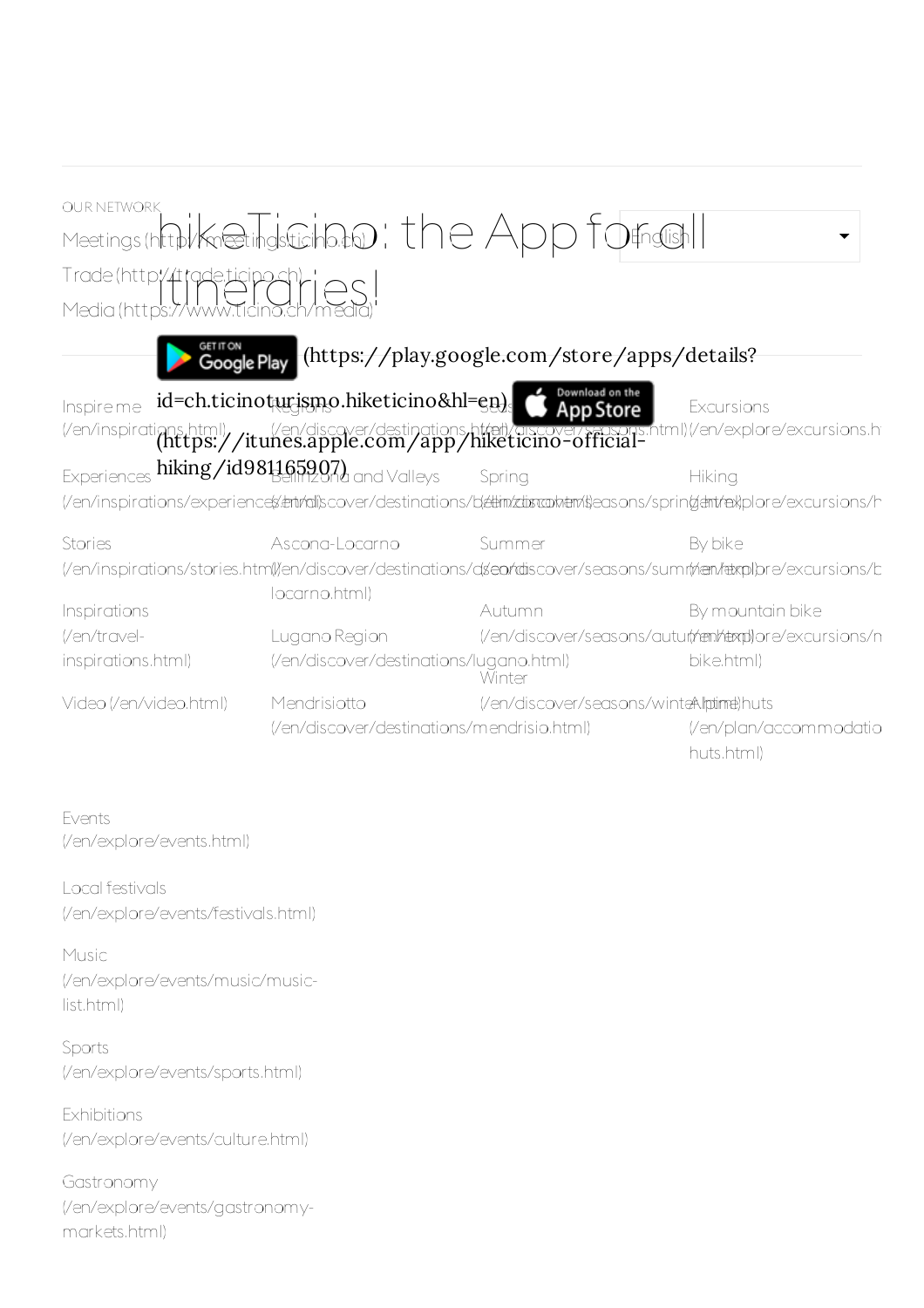| Explore<br>(/en/explore.html)            | Sports<br>(/en/explore/sports.html)    | Getting around<br>(/en/plan/moving-<br>around.html) |  |  |
|------------------------------------------|----------------------------------------|-----------------------------------------------------|--|--|
| Unesco                                   | Winter sports                          |                                                     |  |  |
| (/en/explore/unesco-                     | (/en/explore/sports/winter- Navigation |                                                     |  |  |
| world-heritage.html)                     | sports.html)                           | (/en/plan/moving-<br>around/lake-                   |  |  |
| Markets and                              | Water sports                           | navigation.html)                                    |  |  |
| artisanship                              | (/en/explore/sports/water-             |                                                     |  |  |
| (/en/explore/markets.html) sports.html)  |                                        | By train                                            |  |  |
|                                          |                                        | (/en/plan/moving-                                   |  |  |
| Museums and                              | Adventure sports                       | around/railways.html)                               |  |  |
| architecture                             | (/en/explore/sports/extreme-           |                                                     |  |  |
| (/en/explore/museums-                    | sports.html)                           | Lifts and funicolars                                |  |  |
| architecture.html)                       |                                        | (/en/plan/moving-                                   |  |  |
|                                          | Traditional sports                     | around/funicolars-                                  |  |  |
| Shopping                                 | (/en/explore/sports/tradition@ts.html) |                                                     |  |  |
| (/en/explore/shopping.html)sports.html)  |                                        |                                                     |  |  |
| Nighlife<br>(/en/explore/nightlife.html) |                                        | By bus<br>(/en/plan/moving-<br>around/buses.html)   |  |  |
| Parks and gardens                        |                                        | By car                                              |  |  |

(/en/explore/parksgardens.html)

Gastronomy (/en/explore/gastronomy.html)

By car (/en/plan/movingaround/car.html)

#### Contact for partners

Via C. Ghiringhelli 7 C.P. 1441 6501 Bellinzona

Follow us

Tel. +41 91 825 70 56